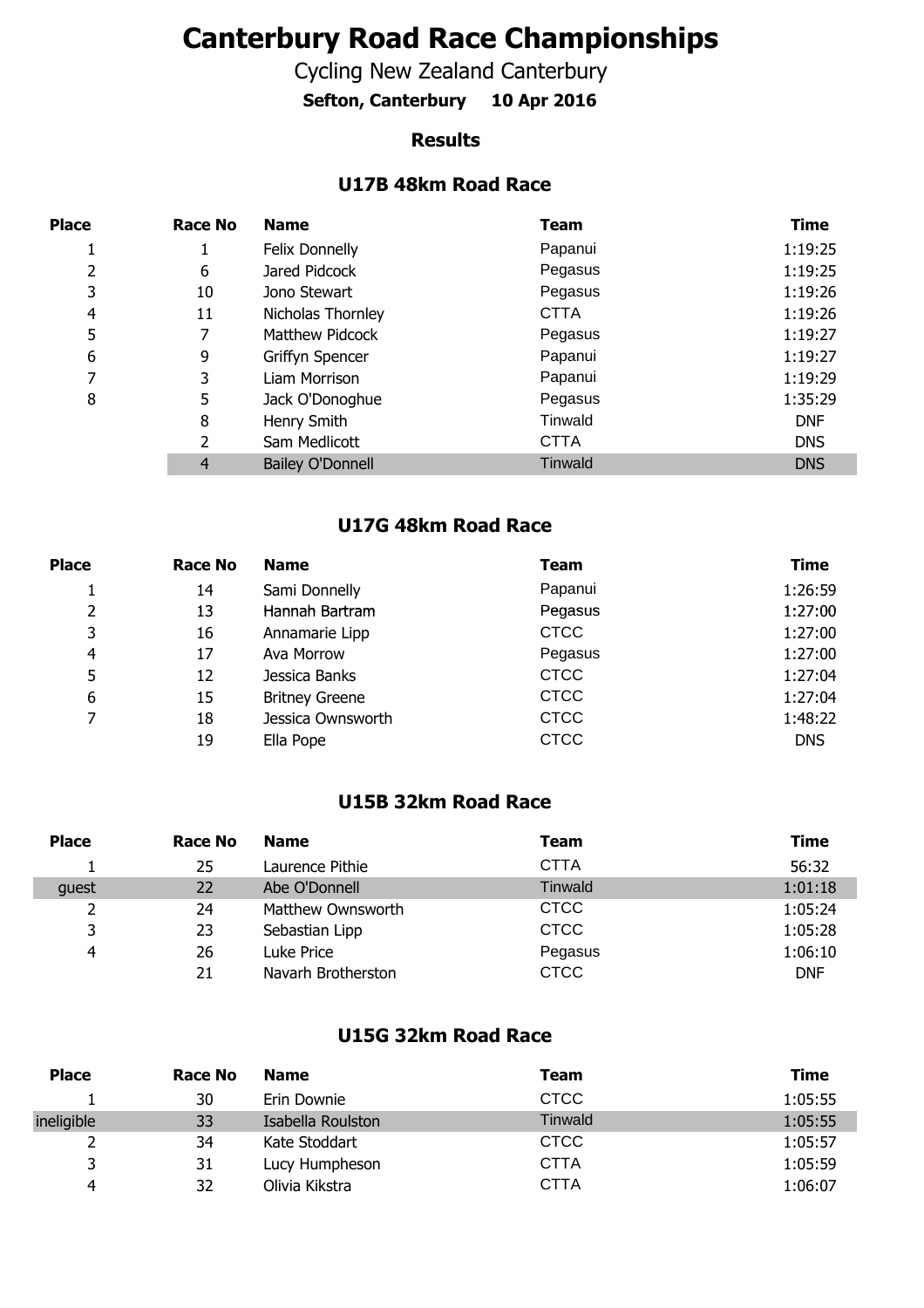## **SW 64km Road Race**

| <b>Place</b> | Race No | <b>Name</b>          | Team    | Time    |
|--------------|---------|----------------------|---------|---------|
|              | 36      | Sharlotte Lucas      | Papanui | 1:50:27 |
|              | 35      | Jeannie Blakemore    | Pegasus | 1:50:27 |
| ineligible   | 37      | <b>Frances Smith</b> | Tinwald | 1:50:27 |

## **U19W 64km Road Race**

| <b>Place</b> | Race No | <b>Name</b>       | Team                  | Time       |
|--------------|---------|-------------------|-----------------------|------------|
|              | 44      | Kate Smith        | <b>CTCC</b>           | 1:50:27    |
|              | 41      | Christine Lambley | <b>CTCC</b>           | 1:50:29    |
|              | 43      | Emma Smith        | Leeston               | 1:50:29    |
| ineligible   | 40      | Chloe Jenkins     | <b>Cycling Timaru</b> | 1:56:12    |
|              | 42      | Olivia Reiber     | <b>CTCC</b>           | <b>DNF</b> |

#### **MW1 64km Road Race**

| <b>Place</b> | Race No | <b>Name</b>   | Team    | Time       |
|--------------|---------|---------------|---------|------------|
|              | 45      | Tania Edwards | Pegasus | <b>DNS</b> |

## **MW2 64km Road Race**

| <b>Place</b> | <b>Race No</b> | Name         | Team    | Time    |
|--------------|----------------|--------------|---------|---------|
| <u>.</u>     | 46             | Paula Lovett | Papanui | 1:56:12 |

#### **MM6 48km Road Race**

| <b>Place</b> | Race No | <b>Name</b>           | Team        | Time       |
|--------------|---------|-----------------------|-------------|------------|
| <b>MM6</b>   |         |                       |             |            |
|              | 47      | <b>Brent Cowie</b>    | Papanui     | 1:19:40    |
| 2            | 48      | John de Garnham       | Pegasus     | 1:19:41    |
| 3            | 54      | Russell Topp          | Papanui     | 1:19:41    |
| 4            | 50      | Dean Longhurst        | <b>CTTA</b> | 1:19:42    |
| 5            | 51      | Ian Milne             | Pegasus     | 1:19:45    |
| 6            | 49      | Colin Horton          | Papanui     | 1:26:43    |
| 7            | 52      | Gary Sword            | <b>CTCC</b> | 1:26:48    |
|              | 53      | <b>Brian Thompson</b> | Pegasus     | <b>DNF</b> |

#### **MM7 48km Road Race**

| <b>Place</b> | Race No | <b>Name</b>   | Team    | <b>Time</b> |
|--------------|---------|---------------|---------|-------------|
|              | 58      | Dennis Parker | Pegasus | 1:19:39     |
| ∼            | 56      | Gary Ferguson | Pegasus | 1:19:40     |
| ર            | 55      | Graham Collis | Papanui | 1:19:44     |
|              | 57      | Rod Hogarth   | Papanui | <b>DNS</b>  |

# **MM8 48km Road Race**

| <b>Place</b> | Race No | <b>Name</b>        | Team    | <b>Time</b> |
|--------------|---------|--------------------|---------|-------------|
|              | 59      | Alan Hood          | Papanui | 1:26:48     |
|              | 60      | <b>Bruce Milne</b> | Pegasus | 1:45:22     |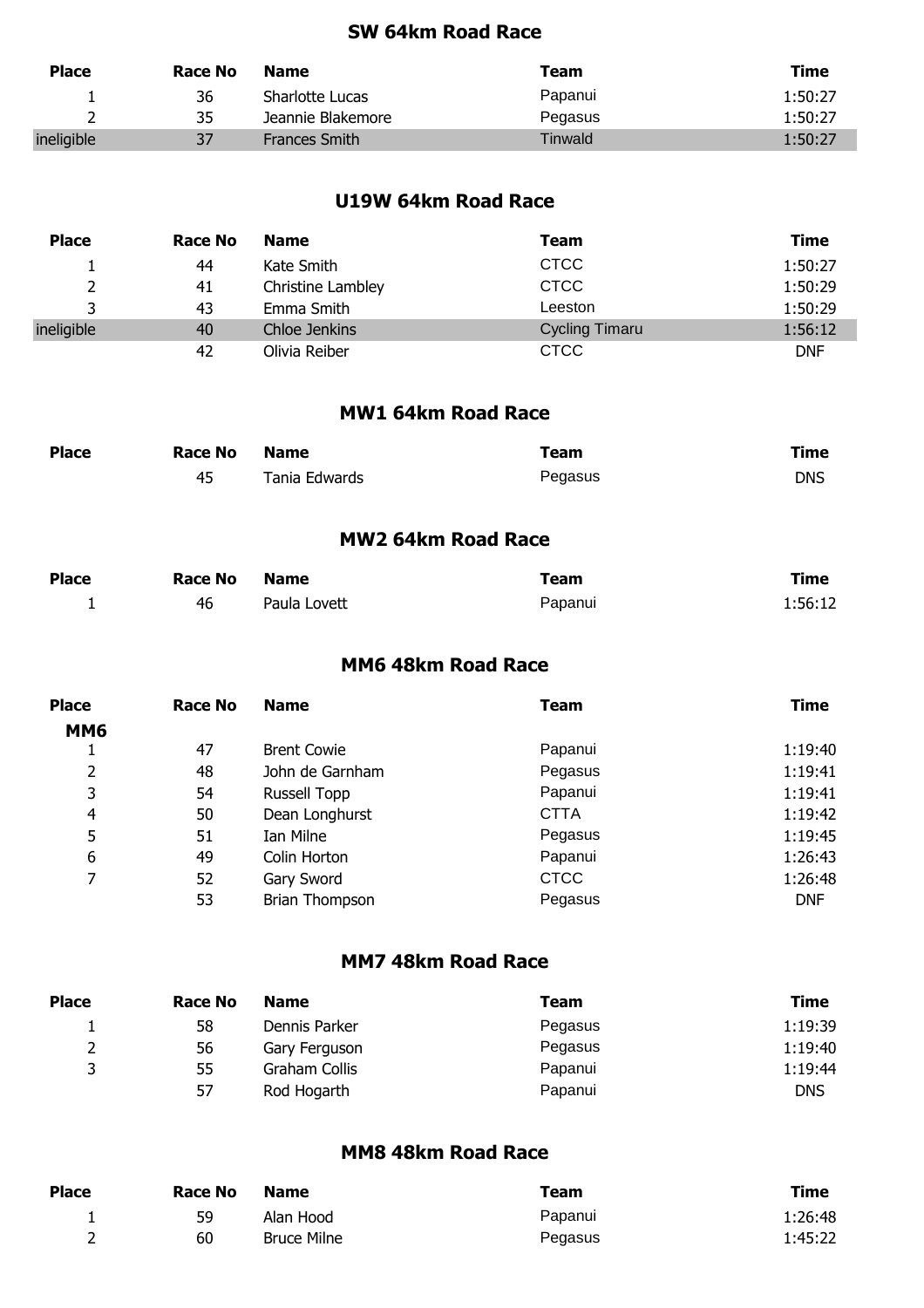#### **MW3 48km Road Race**

| <b>Place</b> | <b>Race No</b> | <b>Name</b>     | Team        | Time       |
|--------------|----------------|-----------------|-------------|------------|
|              | 61             | Lyndal Donnelly | Papanui     | 1:23:42    |
|              | 63             | Fiona Humpheson | CTTA        | 1:23:42    |
| ₹            | 64             | Sarah Wylie     | <b>CTTA</b> | 1:23:47    |
|              | 62             | Lisa Goldsbury  | <b>CTTA</b> | <b>DNF</b> |

## **MW4 48km Road Race**

| <b>Place</b> | Race No | <b>Name</b>  | Team        | Time    |
|--------------|---------|--------------|-------------|---------|
| ᅩ            | 65      | Tracy Clark  | Pegasus     | 1:23:26 |
| ∸            | 66      | Sara Harnett | <b>CTTA</b> | 1:23:26 |
| 3            | 68      | Vicki Martin | <b>CTTA</b> | 1:23:47 |
| 4            | 67      | Trish Jones  | <b>CTTA</b> | 1:23:47 |

#### **MW5 48km Road Race**

| <b>Place</b> | <b>Race No</b> | <b>Name</b> | Team    | Time    |
|--------------|----------------|-------------|---------|---------|
|              | 69             | Anne Kerr   | Papanui | 1:23:45 |

## **MW6 48km Road Race**

| <b>Place</b> | <b>Race No</b> | <b>Name</b> | Team        | Time    |
|--------------|----------------|-------------|-------------|---------|
| <u>.</u>     | 70             | Mary Jones  | <b>CTTA</b> | 1:23:45 |

#### **MW7 48km Road Race**

| <b>Place</b> | <b>Race No</b> | <b>Name</b>    | Team        | Time    |
|--------------|----------------|----------------|-------------|---------|
|              |                | Sharon Prutton | <b>CTTA</b> | 1:23:45 |

## **U19M 96km Road Race**

| <b>Place</b>   | <b>Race No</b> | <b>Name</b>     | Team        | <b>Time</b> |
|----------------|----------------|-----------------|-------------|-------------|
|                | 74             | Hugo Jones      | Pegasus     | 2:23:07     |
| $\overline{2}$ | 73             | Joe Hutchinson  | <b>CTTA</b> | 2:23:32     |
| 3              | 76             | Campbell Pithie | <b>CTTA</b> | 2:23:33     |
| 4              | 154            | Jack Walsh      | Pegasus     | 2:33:00     |
| 5              | 155            | Josh Scott      | Papanui     | 2:33:00     |
| 6              | 75             | Joshua Smith    | Pegasus     | 2:34:04     |
|                | 72             | Louis Brown     | Pegasus     | <b>DNS</b>  |

#### **U23M 96km Road Race**

| <b>Place</b> | Race No | <b>Name</b>    | <b>Team</b> | Time    |
|--------------|---------|----------------|-------------|---------|
|              | 79      | Jake Marryatt  | Pegasus     | 2:23:11 |
| 2            | 80      | Charles Salmon | Pegasus     | 2:33:55 |
| ર            | 77      | Max Jones      | Pegasus     | 2:33:57 |
| 4            | 78      | Ollie Jones    | Pegasus     | 2:33:58 |
|              | 81      | Daichi Tang    | Pegasus     | DNS     |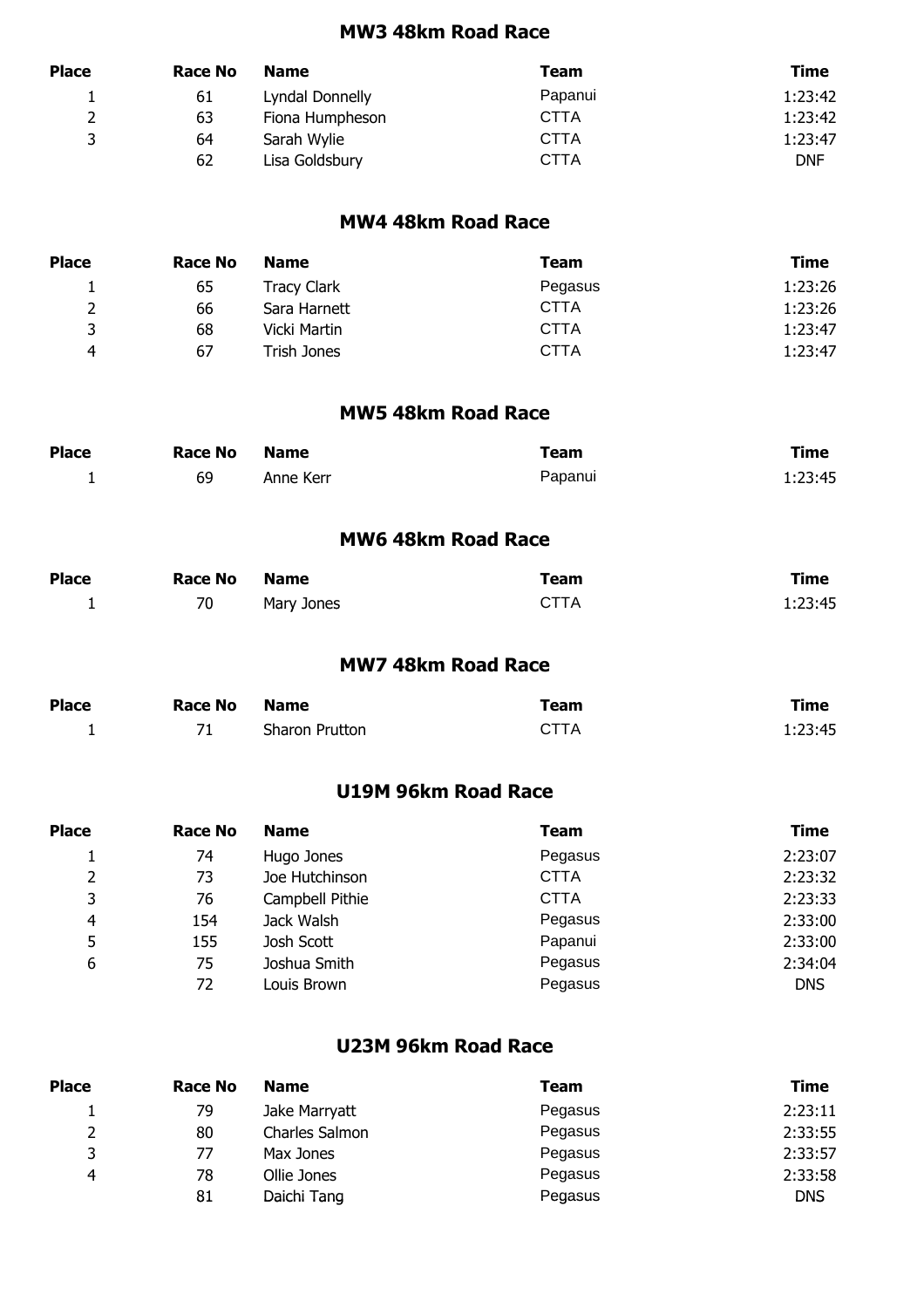# **SM 96km Road Race**

| <b>Place</b> | Race No | <b>Name</b>             | Team                 | <b>Time</b> |
|--------------|---------|-------------------------|----------------------|-------------|
|              | 87      | Richard Lawson          | <b>CTTA</b>          | 2:29:36     |
|              | 82      | Simon Anderson          | Pegasus              | 2:29:37     |
| 3            | 86      | Andrew King             | Pegasus              | 2:31:13     |
| 4            | 91      | Jeffrey Tuck            | Pegasus              | 2:31:15     |
| 5            | 84      | Nick Clark              | Pegasus              | 2:31:34     |
| 6            | 85      | <b>Stewart Connolly</b> | Pegasus              | 2:33:13     |
| ineligible   | 83      | Tim Chapman             | <b>Cycling Otago</b> | 2:33:56     |
|              | 90      | Martin Ryder            | Hokitika             | 2:33:56     |
| 8            | 89      | <b>Nick Ross</b>        | Pegasus              | 2:33:56     |
| 9            | 88      | Gareth Morris           | Pegasus              | 2:34:01     |

# **MM1 80km Road Race**

| <b>Place</b> | <b>Race No</b> | <b>Name</b>           | <b>Team</b>          | <b>Time</b> |
|--------------|----------------|-----------------------|----------------------|-------------|
|              | 96             | Tony Fowler           | <b>CTTA</b>          | 2:06:19     |
| 2            | 100            | Michael Sleeman       | Pegasus              | 2:06:21     |
| 3            | 98             | Reon Nolan            | <b>CTTA</b>          | 2:06:24     |
| ineligible   | 95             | Anthony Chapman       | <b>Cycling Otago</b> | 2:06:24     |
| 4            | 99             | Mitchell Sincock      | Papanui              | 2:06:54     |
| 5            | 92             | <b>Chris Andrews</b>  | <b>CTTA</b>          | 2:06:56     |
| 6            | 94             | Joseph Bebbington     | <b>CTCC</b>          | 2:06:58     |
|              | 93             | Yancey Arrington      | <b>CTTA</b>          | 2:06:58     |
| 8            | 97             | <b>Adam McCormick</b> | <b>CTTA</b>          | 2:16:01     |

## **MM2 80km Road Race**

| <b>Place</b>   | <b>Race No</b> | <b>Name</b>          | <b>Team</b> | Time       |
|----------------|----------------|----------------------|-------------|------------|
|                | 107            | Glenn Rewi           | Papanui     | 2:06:11    |
| 2              | 106            | Scott McDonnell      | Papanui     | 2:06:22    |
| 3              | 109            | <b>Brent Spencer</b> | Pegasus     | 2:06:22    |
| $\overline{4}$ | 108            | Wayne Smythe         | Leeston     | 2:06:22    |
| 5              | 104            | Gary Hancock         | Pegasus     | 2:06:56    |
| 6              | 102            | Simon Earl           | <b>CTTA</b> | 2:06:56    |
| 7              | 105            | Anthony Lawry        | Pegasus     | 2:06:58    |
|                | 103            | Lee Farrell          | Pegasus     | <b>DNF</b> |
|                | 101            | Timothy Dalgiesh     | Pegasus     | <b>DNS</b> |

## **MM3 80km Road Race**

| <b>Place</b> | Race No | <b>Name</b>        | <b>Team</b>           | <b>Time</b> |
|--------------|---------|--------------------|-----------------------|-------------|
|              | 111     | Lee Johnstone      | Pegasus               | 2:08:22     |
| 2            | 112     | <b>Stuart Lowe</b> | Pegasus               | 2:08:23     |
| ineligible   | 117     | Mark Staniford     | <b>Timaru Cycling</b> | 2:08:23     |
| 3            | 110     | Glenn Ewans        | Pegasus               | 2:08:24     |
| 4            | 114     | Greg Manson        | Papanui               | 2:08:24     |
| 5            | 118     | Neil Sutherland    | Pegasus               | 2:08:26     |
| 6            | 153     | Darron Burns       | Pegasus               | 2:08:28     |
|              | 116     | Russell Ownsworth  | <b>CTCC</b>           | <b>DNF</b>  |
|              | 113     | Tony Gibson        | <b>CTTA</b>           | <b>DNF</b>  |
|              | 115     | Marcel Mulder      | <b>CTCC</b>           | <b>DNS</b>  |
|              | 119     | Rob Woodgate       | Pegasus               | <b>DNS</b>  |